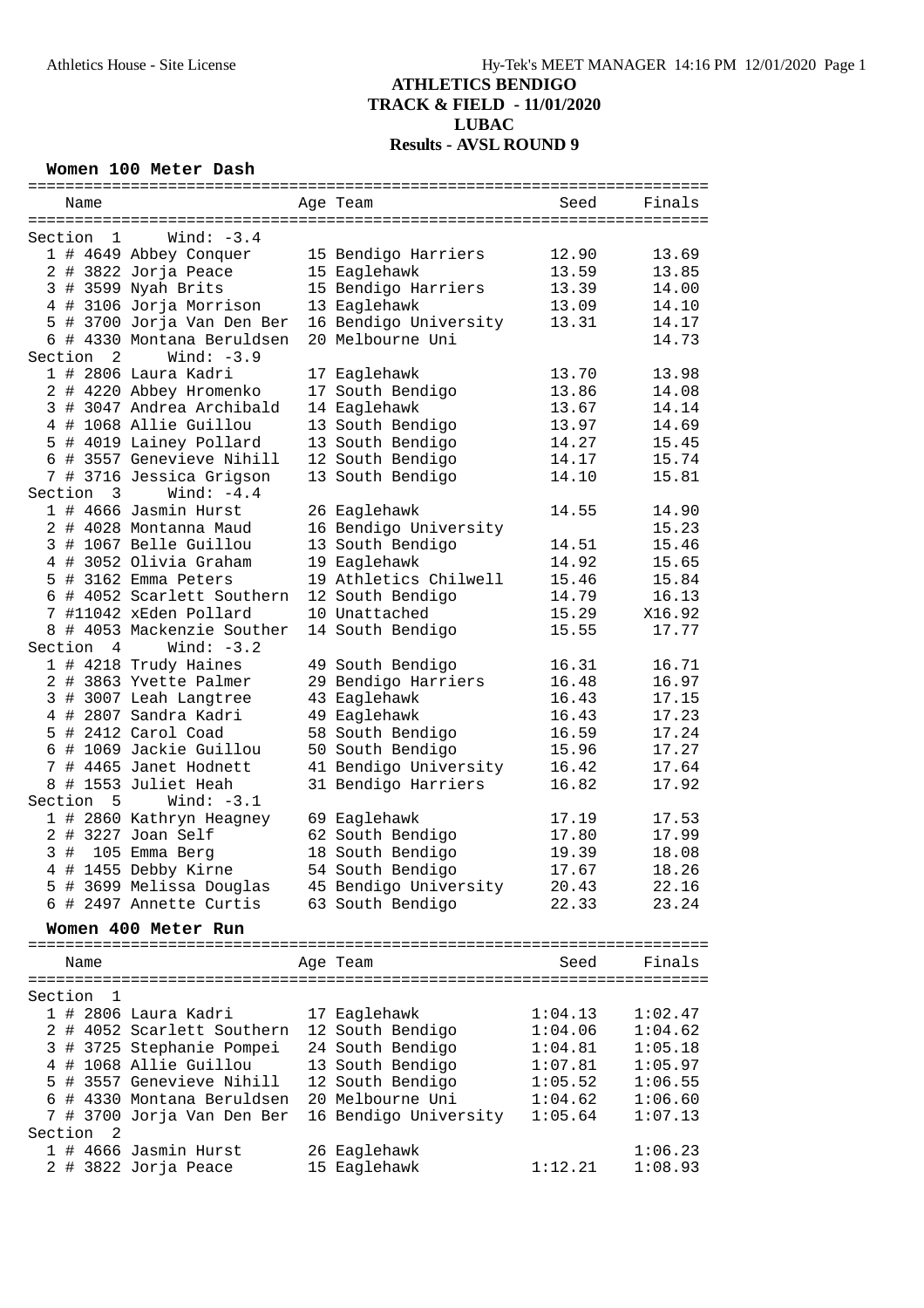#### **....Women 400 Meter Run** 3 # 1067 Belle Guillou 13 South Bendigo 1:12.42 1:09.18 4 # 3106 Jorja Morrison 13 Eaglehawk 1:10.09 1:12.32 5 # 3084 Caitlin Campbell 16 South Bendigo 1:12.22 1:16.61 -- # 3865 Tullie Rowe 15 Bendigo University 1:11.64 DQ Section 3 1 # 4220 Abbey Hromenko 17 South Bendigo 1:16.45 1:10.23 2 # 2809 Maya Kadri 15 Eaglehawk 1:14.15 1:14.23 3 # 3989 Emma Orme 12 South Bendigo 1:15.59 1:17.75 4 #11042 xEden Pollard 10 Unattached X1:26.16 Section 4 1 # 2860 Kathryn Heagney 69 Eaglehawk 1:19.58 1:21.70 2 # 3082 Courtney Campbell 13 South Bendigo 1:24.84 3 # 1455 Debby Kirne 54 South Bendigo 1:23.22 1:26.86 4 # 1069 Jackie Guillou 50 South Bendigo 1:23.66 1:27.59 5 # 2807 Sandra Kadri 49 Eaglehawk 1:23.72 1:29.75 6 # 2412 Carol Coad 58 South Bendigo 1:26.45 1:36.35 7 # 2999 Jennifer Payne 63 South Bendigo 1:34.52 1:42.56 8 # 3083 Kylie Campbell 43 South Bendigo 1:46.37 1:58.90 **Men 100 Meter Dash** ========================================================================= Age Team Seed Finals ========================================================================= Section 1 Wind: -3.2 1 # 133 Antonio Vaitohi 16 Shepparton 10.96 11.67 2 # 2740 James Miller 17 Bendigo Harriers 11.20 11.76 3 # 3571 Angus McKindlay 16 Eaglehawk 11.64 12.11 4 # 3345 James Bentley 15 Eaglehawk 11.84 12.49 5 # 4548 Danai Mahachi 17 Bendigo Harriers 12.20 12.62 6 # 3281 Oliver Muggleton 17 South Bendigo 12.15 12.68 Section 2 Wind: -3.3 1 #11010 xDavid Morrissey 38 Unattached 12.44 X12.41 2 # 3401 Liam Gay 15 South Bendigo 12.48 12.62 3 # 4375 Sam Storer 27 Eaglehawk 12.63 12.91 4 # 3856 Lachlan Start 19 Eaglehawk 12.62 12.95 4 # 3044 Corey Heagney 16 Eaglehawk 12.51 12.95 6 # 4691 Kieren Tuohey 19 Eaglehawk 12.49 12.97 7 # 4637 Sebastyn Andrea 14 Old Melburnians 12.63 13.99 Section 3 Wind: -2.6 1 # 4267 Arshdeep Singh 16 South Bendigo 12.88 12.73 2 # 4542 Luka Markovic 16 South Bendigo 12.82 12.89 3 # 3253 Moala Christian V 13 Shepparton 13.21 12.95 4 # 3538 David Chisholm 51 Eaglehawk 12.72 13.27 5 # 1825 Zackery Tickell 14 South Bendigo 12.92 13.35 6 # 308 Logan Sandland 13 Bendigo Harriers 13.40 7 # 3172 %Timothy Sullivan 44 Eaglehawk 13.25 13.62 8 # 3952 Nicholas Alexande 15 South Bendigo 13.55 13.67 9 # 4335 Lachlan Carr 23 Bendigo Harriers 13.37 13.68 Section 4 Wind: -1.8 1 # 1279 Peter Curtis 25 South Bendigo 13.75 14.00 2 # 3445 Keenan Seymour 12 South Bendigo 13.72 14.02 3 # 2808 Christopher Kadri 50 Eaglehawk 13.75 14.05 4 # 2712 Christopher Timew 45 South Bendigo 14.13 5 # 3086 Gregory Hilson 50 South Bendigo 13.86 14.35 6 # 2482 Terry Hicks 65 Eaglehawk 13.87 16.58 Section 5 Wind: -3.6 1 #11119 xWilliam Petersen 10 Unattached 15.98 X14.95 2 # 2714 Ross Douglas 53 Bendigo University 15.12 15.00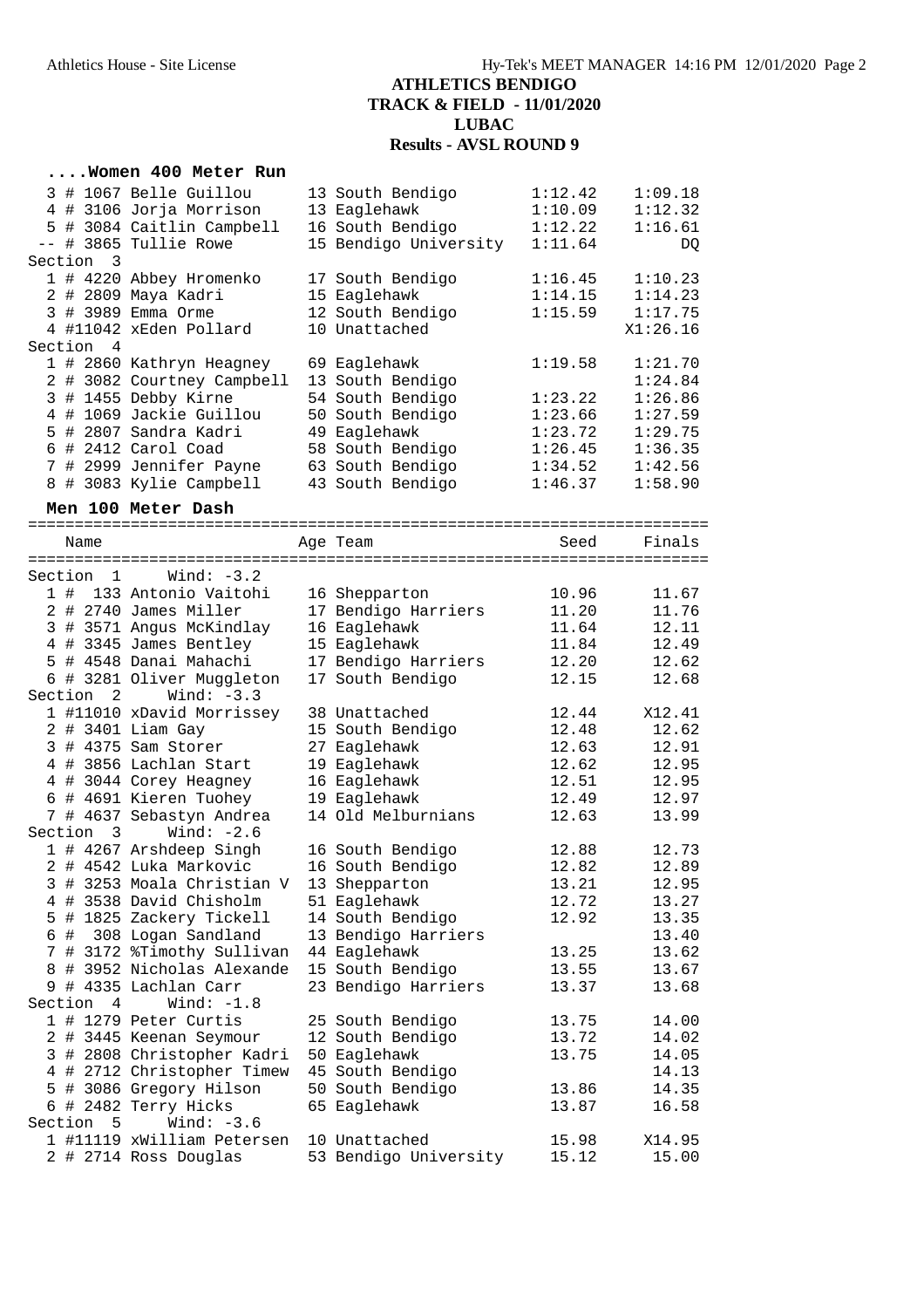### **....Men 100 Meter Dash** 3 # 2975 Aidan Whitfort 12 Williamstown 15.14 4 # 2644 Eric Baker 57 Bendigo Harriers 14.77 15.20 5 # 1012 Leigh Browell 45 South Bendigo 14.33 16.19

#### **Men 400 Meter Run**

| Name                                    | Age Team            | Seed<br>============================== | Finals   |
|-----------------------------------------|---------------------|----------------------------------------|----------|
| Section<br>1                            |                     |                                        |          |
| 1 # 3431 Fraser Symons                  | 18 Old Melburnians  | 49.75                                  | 49.49    |
| 2 # 3726 Daniel Baldwin                 | 17 Bendigo Harriers | 53.13                                  | 51.60    |
| 3 # 3345 James Bentley                  | 15 Eaglehawk        | 50.92                                  | 51.73    |
| 4 # 3571 Angus McKindlay                | 16 Eaglehawk        | 53.41                                  | 52.52    |
| 5 # 3401 Liam Gay                       | 15 South Bendigo    | 55.86                                  | 54.56    |
| 6 # 3281 Oliver Muggleton               | 17 South Bendigo    | 54.05                                  | 54.82    |
| 7 # 4119 Alex Pitt                      | 15 Bendigo Harriers | 54.42                                  | 54.90    |
| Section<br>$\overline{2}$               |                     |                                        |          |
| 1 # 4691 Kieren Tuohey                  | 19 Eaglehawk        |                                        | 55.73    |
| 2 # 4267 Arshdeep Singh                 | 16 South Bendigo    | 57.97                                  | 56.76    |
| 3 # 4231 Luke Matthews                  | 38 Bendigo Harriers | 57.50                                  | 57.13    |
| 4 # 1825 Zackery Tickell                | 14 South Bendigo    | 57.36                                  | 57.36    |
| 5 # 4375 Sam Storer                     | 27 Eaglehawk        | 59.49                                  | 1:00.08  |
| $6$ # 3538 David Chisholm               | 51 Eaglehawk        | 58.85                                  | 1:00.34  |
| Section<br>3                            |                     |                                        |          |
| 1 # 4120 Xavier Pitt                    | 13 Bendigo Harriers |                                        | 58.23    |
| 2 # 3952 Nicholas Alexande              | 15 South Bendigo    | 1:00.35                                | 1:00.60  |
| 3 # 3558 Bernard Nihill                 | 14 South Bendigo    | 1:01.87                                | 1:03.52  |
| 4 # 1261 Antony Langdon                 | 51 Eaglehawk        | 1:01.91                                | 1:05.44  |
| 5 # 3172 %Timothy Sullivan              | 44 Eaglehawk        | 1:01.35                                | 1:07.28  |
| Section 4                               |                     |                                        |          |
| 1 # 3044 Corey Heagney                  | 16 Eaglehawk        | 1:04.61                                | 1:01.36  |
| 2 # 3086 Gregory Hilson                 | 50 South Bendigo    | 1:06.00                                | 1:04.00  |
| 3 # 4542 Luka Markovic                  | 16 South Bendigo    | 1:05.02                                | 1:04.39  |
| 4 # 2482 Terry Hicks                    | 65 Eaglehawk        | 1:04.57                                | 1:07.55  |
| 5 # 2712 Christopher Timew              | 45 South Bendigo    |                                        | 1:08.61  |
| 6 # 1012 Leigh Browell                  | 45 South Bendigo    | 1:08.41                                | 1:13.47  |
| Section<br>5                            |                     |                                        |          |
| 1 # 3820 Mychael Baker                  | 23 Bendigo Harriers |                                        | 1:07.84  |
| 2 #11119 xWilliam Petersen              | 10 Unattached       |                                        | X1:13.09 |
| 3 # 2644 Eric Baker                     | 57 Bendigo Harriers | 1:17.87                                | 1:28.48  |
| Men 110 Meter Hurdles                   |                     |                                        |          |
| =============================           |                     |                                        |          |
| Name                                    | Age Team            | Seed                                   | Finals   |
|                                         |                     |                                        |          |
| Wind: $-2.2$<br>Section<br>$\mathbf{1}$ |                     |                                        |          |

|           | $1$ # 2661 James Woods<br>-- # 1279 Peter Curtis | 16 South Bendigo<br>25 South Bendigo | 16.22   | 16.99<br><b>DNF</b> |
|-----------|--------------------------------------------------|--------------------------------------|---------|---------------------|
|           | Mixed 1500 Meter Run                             |                                      |         |                     |
| Name      |                                                  | Age Team                             | Seed    | Finals              |
| Section 1 |                                                  |                                      |         |                     |
|           | 1 # 2484 Luke Padgham                            | M18 Eureka                           |         | 4:10.41             |
|           | 2 # 1280 Archie Reid                             | M18 South Bendigo                    | 4:13.22 | 4:13.84             |
|           | 3 # 4050 Mitchell O'Neill                        | M17 Eaglehawk                        | 4:33.04 | 4:32.59             |
|           | 4 # 1824 Logan Tickell                           | M13 South Bendigo                    | 4:39.16 | 4:43.35             |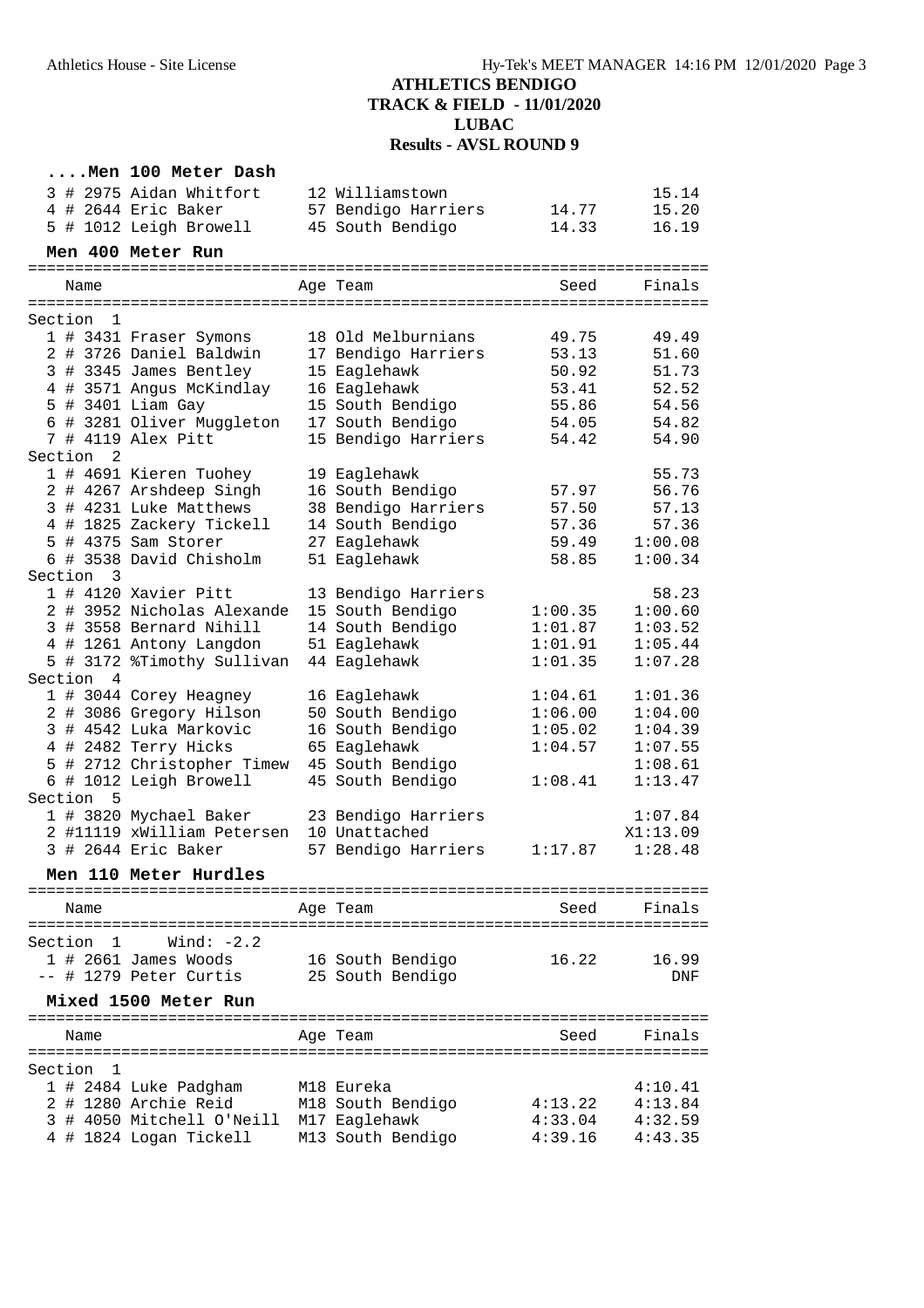### **....Mixed 1500 Meter Run**

|         |                      | 5 #11023 xBilly Meade                            | M14 Unattached                  |          | X4:46.00 |
|---------|----------------------|--------------------------------------------------|---------------------------------|----------|----------|
|         |                      | 6 # 3558 Bernard Nihill                          | M14 South Bendigo               | 4:51.55  | 4:50.21  |
|         |                      | 7 # 4148 Taine Lang                              | M16 Bendigo Harriers            | 4:42.79  | 4:54.20  |
|         |                      |                                                  |                                 |          |          |
|         |                      | 8 # 3865 Tullie Rowe                             | W15 Bendigo University          | 5:09.00  | 4:59.09  |
|         |                      | 9 # 4231 Luke Matthews                           | M38 Bendigo Harriers            | 5:07.24  | 5:03.80  |
|         |                      | 10 # 3820 Mychael Baker                          | M23 Bendigo Harriers            | 4:59.10  | 5:06.33  |
|         |                      | 11 # 1552 Peter Cowell                           | M56 Bendigo Harriers            | 5:05.52  | 5:06.49  |
| $--$    |                      | # 4335 Lachlan Carr                              | M23 Bendigo Harriers            | 5:06.67  | DNF      |
|         | Section <sub>2</sub> |                                                  |                                 |          |          |
|         |                      | $1$ # 3401 Liam Gay                              | M15 South Bendigo               |          | 5:08.86  |
|         |                      | 2 # 3281 Oliver Muggleton                        | M17 South Bendigo               |          | 5:15.76  |
|         |                      | 3 # 2975 Aidan Whitfort                          | M12 Williamstown                | 5:12.74  | 5:24.95  |
|         |                      | 4 # 4299 Thomas McArthur                         | M13 South Bendigo               | 5:17.01  | 5:25.87  |
|         |                      | 5 # 4288 Isobel James-McCl                       | W14 Bendigo University          |          | 5:26.70  |
|         |                      |                                                  |                                 |          |          |
|         |                      | 6 # 2723 Megan Wilson                            | W13 South Bendigo               | 5:22.91  | 5:37.61  |
|         |                      | 7 # 4623 Lauren White                            | W16 South Bendigo               | 5:57.50  | 5:42.70  |
|         |                      | 8 # 3086 Gregory Hilson                          | M50 South Bendigo               | 5:19.91  | 5:45.17  |
| 9       |                      | # 3952 Nicholas Alexande M15 South Bendigo       |                                 |          | 5:50.45  |
|         |                      | 10 # 2543 David Heislers                         | M54 Bendigo University          | 5:09.61  | 5:54.12  |
|         |                      | 11 # 1357 Anne Buckley                           | W52 Bendigo Harriers            | 5:50.05  | 5:55.19  |
|         |                      | 12 # 3084 Caitlin Campbell                       | W16 South Bendigo               | 5:30.43  | 6:02.57  |
|         |                      | 13 # 3443 Tiffany Bussem Jo W18 Bendigo Harriers |                                 | 5:30.99  | 6:10.91  |
|         |                      | 14 # 3863 Yvette Palmer                          | W29 Bendigo Harriers            | 5:49.85  | 6:16.40  |
|         |                      | 15 # 1012 Leigh Browell                          | M45 South Bendigo               | 5:51.24  | 6:30.11  |
| Section | 3                    |                                                  |                                 |          |          |
|         |                      |                                                  |                                 |          |          |
|         |                      | 1 #11116 xChelsea Tickell                        | W10 Unattached                  | 6:04.18  | X5:53.53 |
|         |                      | 2 # 4542 Luka Markovic                           | M16 South Bendigo               |          | 6:16.16  |
|         |                      | 3 # 1553 Juliet Heah                             | W31 Bendigo Harriers            | 6:03.14  | 6:18.49  |
|         |                      | 4 # 4465 Janet Hodnett                           | W41 Bendigo University          |          | 6:20.02  |
|         |                      | 5 # 1455 Debby Kirne                             | W54 South Bendigo               | 6:19.88  | 6:20.27  |
|         |                      | 6 # 4198 Sara Berg                               | W16 South Bendigo               | 6:20.06  | 6:20.41  |
|         |                      | 7 # 3699 Melissa Douglas                         | W45 Bendigo University          | 7:41.55  | 6:53.73  |
| 8       |                      | # 2234 Hunter Gill                               | M71 Bendigo Harriers            | 6:32.93  | 6:59.88  |
|         |                      | 9 # 2999 Jennifer Payne                          | W63 South Bendigo               | 7:22.94  | 7:25.67  |
|         |                      | 10 # 1069 Jackie Guillou                         | W50 South Bendigo               | 7:01.04  | 7:31.38  |
|         |                      | 11 # 3083 Kylie Campbell                         | W43 South Bendigo               | 8:31.30  | 9:03.36  |
|         |                      |                                                  |                                 |          |          |
|         |                      | Mixed 3000 Meter Run                             |                                 |          |          |
|         |                      |                                                  |                                 |          |          |
|         | Name                 |                                                  | Age Team                        | Seed     | Finals   |
|         |                      |                                                  |                                 |          |          |
| Section | $\mathbf{1}$         |                                                  |                                 |          |          |
|         |                      | 1 #11114 xNed Buckell                            | M17 Unattached                  | 10:08.65 | X9:24.61 |
|         |                      | 2 # 4050 Mitchell O'Neill                        | M17 Eaglehawk                   | 10:40.98 | 9:39.84  |
|         |                      | 3 # 2663 Harrison Boyd                           | M14 Bendigo Harriers            | 9:58.19  | 10:16.99 |
|         |                      | 4 # 4148 Taine Lang                              | M16 Bendigo Harriers            | 10:20.01 | 10:42.76 |
|         |                      | 5 # 1552 Peter Cowell                            | M56 Bendigo Harriers            | 10:46.20 | 10:56.73 |
|         |                      | 6 # 4623 Lauren White                            | W16 South Bendigo               | 12:26.18 | 12:45.59 |
|         |                      |                                                  | M54 Bendigo University          |          |          |
|         |                      | 7 # 2543 David Heislers                          |                                 | 11:35.33 | 13:14.53 |
|         |                      | 8 # 4465 Janet Hodnett                           | W41 Bendigo University          | 13:15.15 | 13:48.61 |
|         |                      | 9 # 3084 Caitlin Campbell                        | W16 South Bendigo               | 13:38.69 | 14:09.96 |
|         |                      | Mixed 5000 Meter Run                             |                                 |          |          |
|         |                      |                                                  |                                 |          |          |
|         | Name                 |                                                  | Age Team                        | Seed     | Finals   |
|         |                      |                                                  |                                 |          |          |
|         |                      | 1 # 1280 Archie Reid                             | M18 South Bendigo               | 15:10.00 | 15:35.48 |
|         |                      | 2 # 4657 Matthew Buckell                         | M17 Bendigo University 16:05.14 |          | 15:52.59 |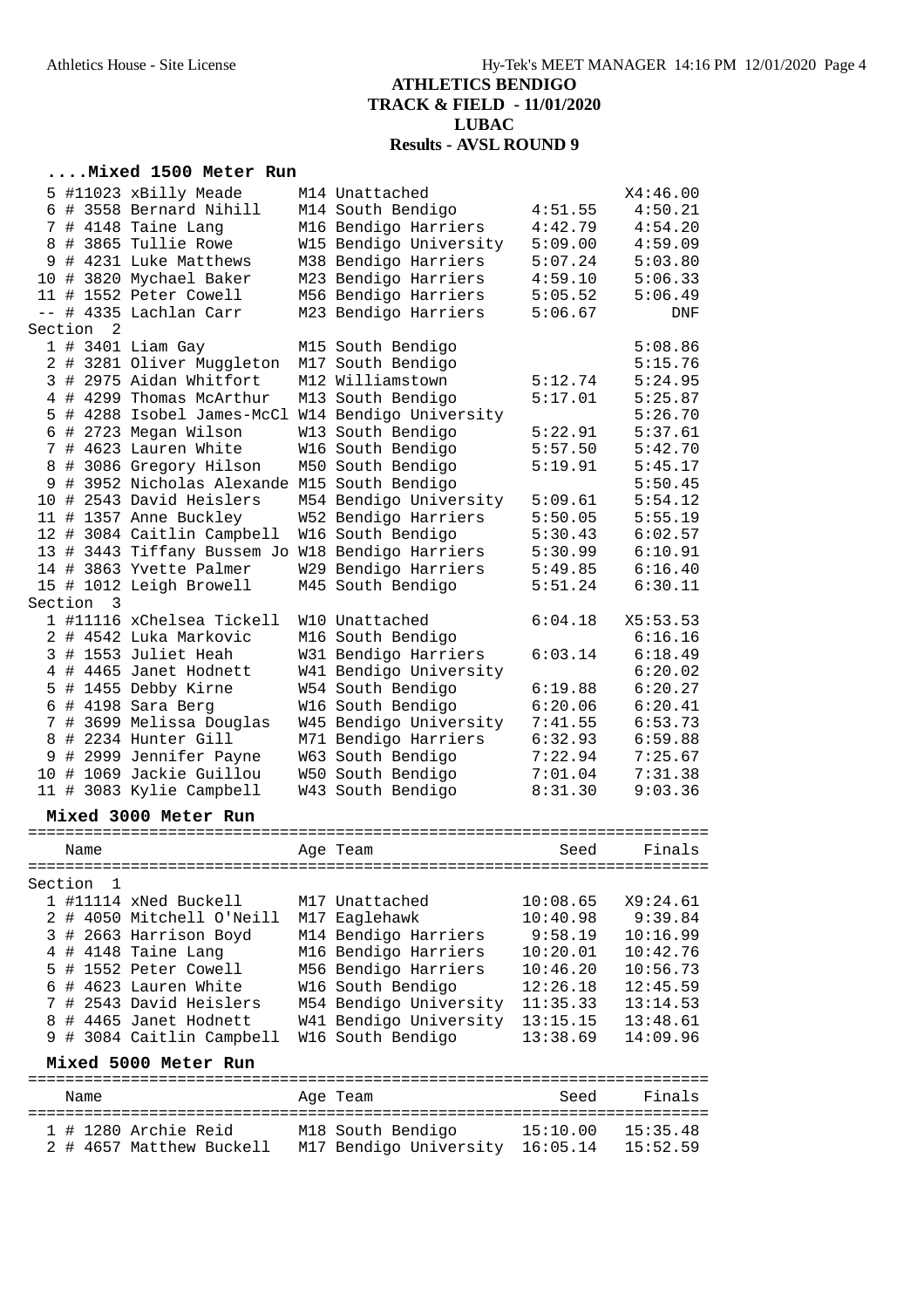### **....Mixed 5000 Meter Run**

| 3 #11118 xLuke Crameri                                     | M32 Unattached                                              |          | X17:01.15 |
|------------------------------------------------------------|-------------------------------------------------------------|----------|-----------|
| 4 # 1668 Luke Millard                                      | M32 Bendigo University                                      |          | 18:05.48  |
| 5 # 2695 Mike Bieleny                                      | M57 Bendigo University                                      | 18:21.88 | 18:08.90  |
| 6 # 3820 Mychael Baker                                     | M23 Bendigo Harriers                                        |          | 21:10.03  |
| 7 # 1357 Anne Buckley                                      | W52 Bendigo Harriers                                        | 21:14.82 | 21:32.43  |
| 8 # 2644 Eric Baker                                        | M57 Bendigo Harriers                                        | 22:28.19 | 22:29.43  |
| 9 # 1455 Debby Kirne                                       | W54 South Bendigo                                           | 24:13.05 | 24:26.30  |
| 10 # 2714 Ross Douglas                                     | M53 Bendigo University                                      | 25:00.62 | 24:58.35  |
| 11 # 2234 Hunter Gill                                      | M71 Bendigo Harriers                                        | 24:29.07 | 25:17.48  |
| 12 # 3863 Yvette Palmer                                    | W29 Bendigo Harriers                                        | 23:26.18 | 25:31.32  |
| Mixed 80 Meter Hurdles                                     |                                                             |          |           |
| Name                                                       | Age Team                                                    | Seed     | Finals    |
| Wind: $-2.3$<br>Section 1                                  |                                                             |          |           |
| 1 # 3764 Toni Phillips                                     | W47 Preston                                                 | 14.98    | 15.55     |
| 2 # 3989 Emma Orme                                         | W12 South Bendigo                                           | 16.76    | 17.14     |
| 3 # 3227 Joan Self                                         | W62 South Bendigo                                           | 19.37    | 19.70     |
| 4 # 3007 Leah Langtree                                     | W43 Eaglehawk                                               | 24.79    | 21.74     |
| Mixed 90 Meter Hurdles                                     |                                                             |          |           |
| Name                                                       | Age Team                                                    | Seed     | Finals    |
| Wind: -1.7<br>Section 1                                    |                                                             |          |           |
| 1 # 4120 Xavier Pitt M13 Bendigo Harriers                  |                                                             |          | 14.92     |
|                                                            |                                                             |          |           |
|                                                            |                                                             |          |           |
| 2 # 4053 Mackenzie Souther W14 South Bendigo               |                                                             | 20.51    | 21.06     |
| Mixed 100 Meter Hurdles                                    |                                                             |          |           |
| Name                                                       | Age Team                                                    | Seed     | Finals    |
| Section $1$ Wind: $-4.0$                                   |                                                             |          |           |
|                                                            |                                                             | 16.13    | 16.18     |
| 1 # 3822 Jorja Peace<br>2 # 4637 Sebastyn Andrea           | W15 Eaglehawk<br>M14 Old Melburnians                        | 16.06    | 16.33     |
| 3 # 4330 Montana Beruldsen W20 Melbourne Uni               |                                                             |          | 18.14     |
| 4 # 4220 Abbey Hromenko                                    | W17 South Bendigo                                           | 18.19    | 18.29     |
| 5 # 3538 David Chisholm                                    | M51 Eaglehawk                                               | 17.59    | 18.55     |
| 6 # 1553 Juliet Heah                                       | W31 Bendigo Harriers                                        | 22.90    | 26.17     |
| Mixed 4x100 Meter Relay                                    |                                                             |          |           |
| Team                                                       |                                                             | Seed     | Fınals    |
|                                                            |                                                             |          |           |
| Section<br>1                                               |                                                             |          |           |
| 1 Eaglehawk<br>'A'                                         |                                                             |          | 55.24     |
| 1) #3106 Jorja Morrison 13                                 | 2) #3047 Andrea Archibald 14                                |          |           |
| 3) #3052 Olivia Graham 19                                  | 4) #3094 Niah Langtree 17                                   |          |           |
| 2 Bendigo University<br>' A '                              |                                                             |          | 57.08     |
| 1) #3865 Tullie Rowe 15<br>3) #4288 Isobel James-McCloy 14 | 2) #3700 Jorja Van Den Berg 16<br>4) #4028 Montanna Maud 16 |          |           |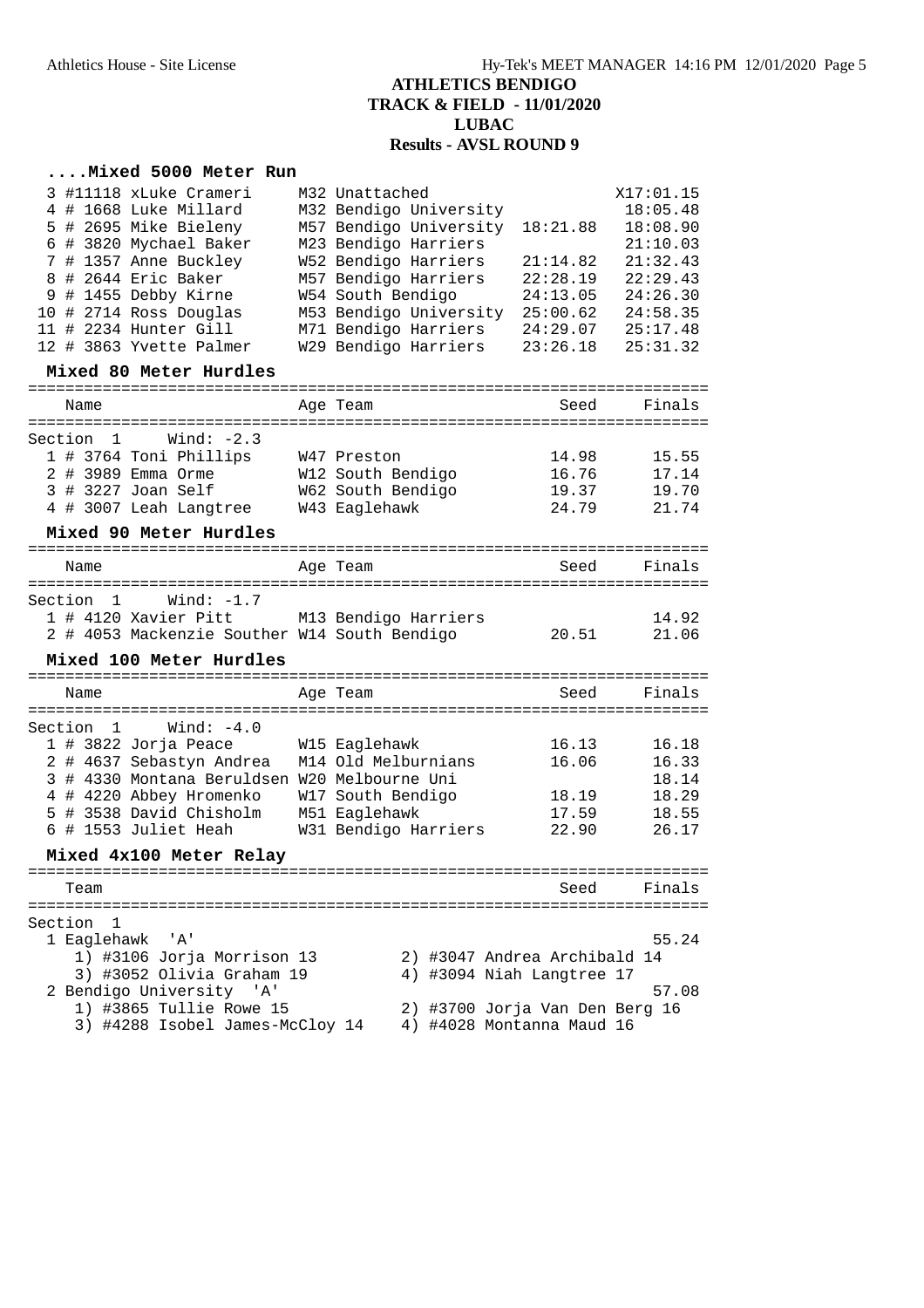### **Mixed Pole Vault**

|        | Name           |                                               | Age Team               | Seed              | Finals            |        |
|--------|----------------|-----------------------------------------------|------------------------|-------------------|-------------------|--------|
| Flight | 1              |                                               |                        |                   |                   |        |
|        |                | 1 # 2661 James Woods                          | M16 South Bendigo      | 4.65m             | 4.80m             |        |
|        |                | 2 # 3086 Gregory Hilson                       | M50 South Bendigo      |                   | 2.80m             |        |
|        |                | 3 # 4219 Logan Hromenko                       | M14 South Bendigo      | 2.20m             | 2.60m             |        |
|        |                | 4 # 3538 David Chisholm                       | M51 Eaglehawk          | 2.00m             | 2.40m             |        |
|        |                | 5 # 4218 Trudy Haines                         | W49 South Bendigo      | 1.80m             | 1.80m             |        |
|        |                |                                               |                        |                   |                   |        |
|        |                | Mixed Long Jump                               |                        |                   |                   |        |
|        | Name           |                                               | Age Team               | Seed              | Finals            | Wind   |
|        |                | 1 # 4691 Kieren Tuohey                        | M19 Eaglehawk          |                   | 4.38m             | 2.0    |
|        |                | 2 # 3047 Andrea Archibald                     | W14 Eaglehawk          | 3.89m             | 4.01 <sub>m</sub> | 2.8    |
|        |                | 3 # 1068 Allie Guillou                        | W13 South Bendigo      | 3.85m             | 3.99m             | 3.0    |
|        |                | 4 # 1067 Belle Guillou                        | W13 South Bendigo      | 4.11m             | 3.91 <sub>m</sub> | 2.9    |
|        |                | 5 # 3007 Leah Langtree                        | W43 Eaglehawk          | 3.64m             | 3.64m             | 1.9    |
|        |                | 6 #11042 xEden Pollard                        | W10 Unattached         |                   | X3.45m            | 3.2    |
|        |                | 7 # 3082 Courtney Campbell W13 South Bendigo  |                        | 3.40m             | 3.30 <sub>m</sub> | 2.2    |
|        |                | 8 # 3764 Toni Phillips                        | W47 Preston            | 3.56m             | 3.23m             | 5.9    |
|        |                | 9 # 2412 Carol Coad                           | W58 South Bendigo      | 3.25m             | 3.18m             | 1.9    |
|        |                | 10 # 2860 Kathryn Heagney                     | W69 Eaglehawk          | 3.18m             | 3.17m             | 4.0    |
|        |                | 11 # 3227 Joan Self                           | W62 South Bendigo      | 3.40m             | 3.16m             | 1.6    |
|        |                | 12 # 3863 Yvette Palmer                       | W29 Bendigo Harriers   |                   | 3.15m             | 0.6    |
|        |                | 13 # 4053 Mackenzie Souther W14 South Bendigo |                        | 3.20m             | 2.96m             | 0.7    |
|        |                | 14 # 1069 Jackie Guillou                      | W50 South Bendigo      | 2.93m             | 2.85m             | 2.4    |
|        |                | 15 # 3083 Kylie Campbell                      | W43 South Bendigo      | 2.01 <sub>m</sub> | 2.06m             | 1.7    |
| Flight | $\overline{2}$ |                                               |                        |                   |                   |        |
|        |                | 1 # 1825 Zackery Tickell                      | M14 South Bendigo      | 4.44m             | 5.31m             | 1.7    |
|        |                | 2 # 3106 Jorja Morrison                       | W13 Eaglehawk          | 4.50m             | 4.44m             | 4.0    |
|        |                | 3 # 2809 Maya Kadri                           | W15 Eaglehawk          | 4.35m             | 4.17m             | 3.3    |
|        |                | 4 # 3162 Emma Peters                          | W19 Athletics Chilwell | 3.95m             | 4.00m             | 2.1    |
|        |                | 5 # 4666 Jasmin Hurst                         | W26 Eaglehawk          |                   | 3.92m             | 0.8    |
|        |                | 5 # 3952 Nicholas Alexande M15 South Bendigo  |                        |                   | 3.92m             | 1.6    |
|        |                | 7 # 3989 Emma Orme                            | W12 South Bendigo      | 3.56m             | 3.73m             | 0.8    |
|        |                | 8 # 2644 Eric Baker                           | M57 Bendigo Harriers   | 3.65m             | 3.45m             | 2.6    |
|        |                | 9 # 4019 Lainey Pollard                       | W13 South Bendigo      | 3.78m             | 3.43m             | 3.3    |
|        |                | 10 # 3445 Keenan Seymour                      | M12 South Bendigo      | 3.61m             | 3.42m             | 2.3    |
|        |                | 11 # 2714 Ross Douglas                        | M53 Bendigo University | 3.57m             | 3.40m             | 2.3    |
|        |                | 12 # 3084 Caitlin Campbell W16 South Bendigo  |                        | 3.74m             | 3.28m             | 0.6    |
|        |                | 12 # 4198 Sara Berg                           | W16 South Bendigo      |                   | 3.28m             | 2.1    |
|        |                | -- # 3716 Jessica Grigson                     | W13 South Bendigo      | 4.17m             | FOUL              |        |
|        |                | -- # 3253 Moala Christian V M13 Shepparton    |                        |                   | FOUL              |        |
| Flight | 3              |                                               |                        |                   |                   |        |
|        |                | 1 # 2661 James Woods                          | M16 South Bendigo      | 6.11m             | 6.26m             | 2.2    |
|        |                | 2 # 3856 Lachlan Start                        | M19 Eaglehawk          | 6.02m             | 6.13m             | 2.4    |
|        |                | 3 # 3044 Corey Heagney                        | M16 Eaglehawk          | 6.11m             | 5.86m             | 1.5    |
|        |                | 4 # 4637 Sebastyn Andrea                      | M14 Old Melburnians    | 5.72m             | 5.64m             | 3.1    |
| 5      |                | # 4119 Alex Pitt                              | M15 Bendigo Harriers   |                   | 5.24m             | 1.1    |
|        |                | 6 # 3281 Oliver Muggleton                     | M17 South Bendigo      | 5.44m             | 5.06m             | 4.2    |
|        |                | 7 # 4220 Abbey Hromenko                       | W17 South Bendigo      | 4.65m             | 4.91m             | 4.0    |
|        |                | 8 # 4375 Sam Storer                           | M27 Eaglehawk          | 5.37m             | 4.89m             | 2.6    |
| 8      |                | # 3401 Liam Gay                               | M15 South Bendigo      | 5.64m             | 4.89m             | 2.1    |
|        |                | 10 # 4120 Xavier Pitt                         | M13 Bendigo Harriers   | 4.55m             | 4.84m             | $+0.0$ |
|        |                | 11 # 1279 Peter Curtis                        | M25 South Bendigo      | 4.62m             | 4.80m             | 1.9    |
|        |                | 12 # 3086 Gregory Hilson                      | M50 South Bendigo      | 4.66m             | 4.77m             | 1.1    |
|        |                | 13 # 4614 Chelsea Tofful                      | W18 Bendigo Harriers   | 5.04m             | 4.55m             | 3.5    |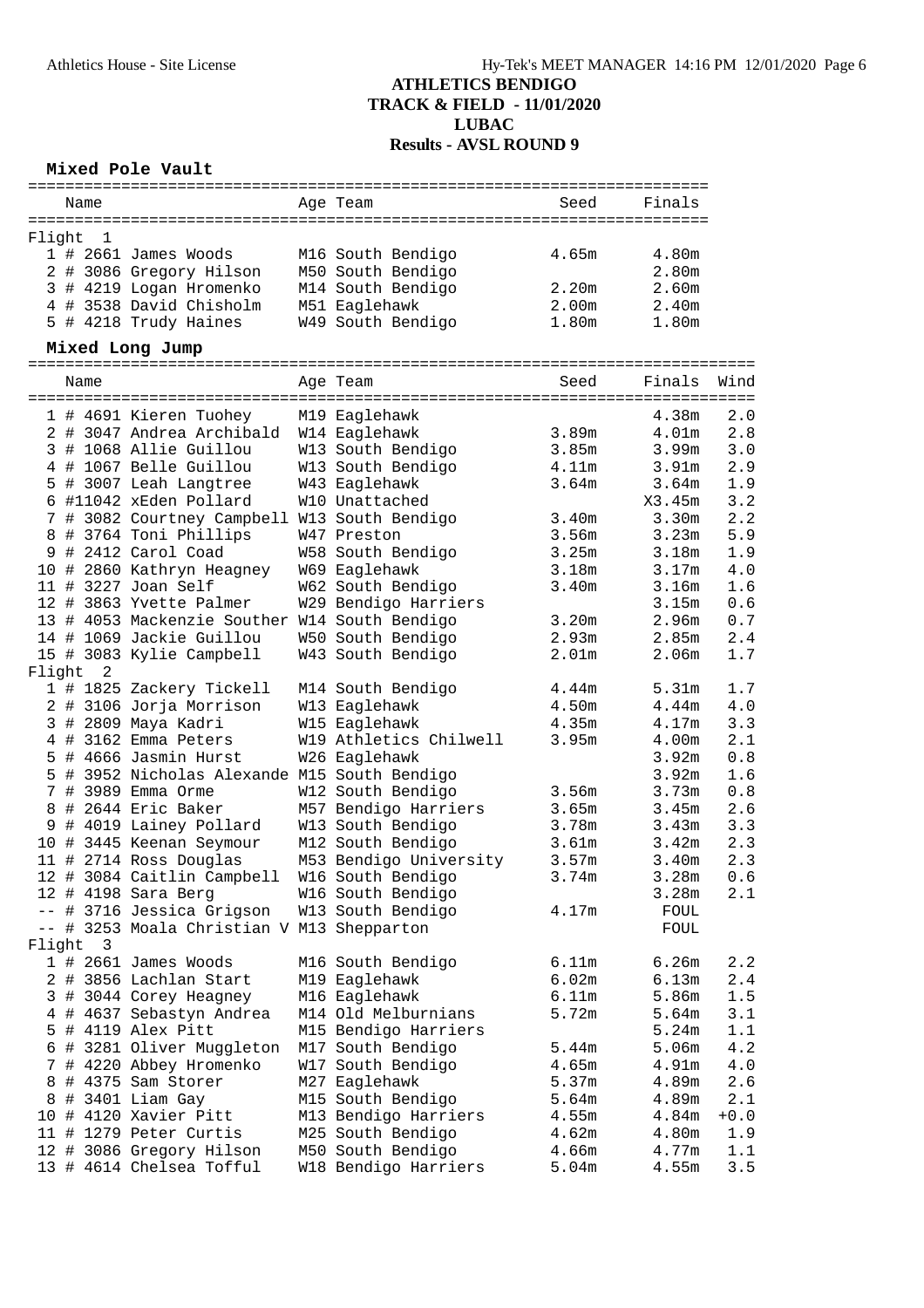### **....Mixed Long Jump**

| 14 # 3599 Nyah Brits     | W15 Bendigo Harriers | 4.54m | 4.51m     | 1.2 |
|--------------------------|----------------------|-------|-----------|-----|
| 14 # 3562 Keely Trew     | W27 South Bendigo    | 4.75m | 4.51m 3.8 |     |
| 16 # 3538 David Chisholm | M51 Eaqlehawk        | 4.95m | 4.25m 2.4 |     |

### **Mixed Shot Put**

|                 |       | Name           |                                            | Age Team               | Seed   | Finals |
|-----------------|-------|----------------|--------------------------------------------|------------------------|--------|--------|
| Flight          |       | 1              |                                            |                        |        |        |
|                 | 1#    |                | 308 Logan Sandland                         | M13 Bendigo Harriers   | 14.41m | 14.08m |
|                 | $2$ # |                | 105 Emma Berg                              | W18 South Bendigo      | 13.70m | 13.30m |
|                 | 3#    |                | 321 Xylavene Beale                         | W13 Albury Athletics   |        |        |
|                 |       |                |                                            |                        |        | 11.67m |
|                 |       |                | 4 # 4119 Alex Pitt                         | M15 Bendigo Harriers   | 11.15m | 11.33m |
| 5               |       |                | # 4637 Sebastyn Andrea                     | M14 Old Melburnians    | 10.10m | 10.25m |
|                 |       |                | 6 # 3862 Bailey Cooper                     | M22 Bendigo Harriers   | 10.20m | 9.19m  |
|                 |       |                | 7 # 2482 Terry Hicks                       | M65 Eaglehawk          | 8.79m  | 9.05m  |
|                 |       |                | 8 # 3538 David Chisholm                    | M51 Eaglehawk          | 9.20m  | 8.73m  |
|                 |       |                | 9 # 3052 Olivia Graham                     | W19 Eaglehawk          | 8.87m  | 8.64m  |
|                 |       |                | 10 # 1279 Peter Curtis                     | M25 South Bendigo      | 8.30m  | 8.44m  |
|                 |       |                | 11 # 3119 Craig Graham                     | M54 Eaglehawk          | 8.04m  | 7.46m  |
|                 |       |                | 12 # 3854 Martin Fryer                     | M75 Eaglehawk          | 7.31m  | 6.96m  |
|                 |       |                | 13 # 3445 Keenan Seymour                   | M12 South Bendigo      | 8.09m  | 6.68m  |
|                 |       |                | 14 # 4375 Sam Storer                       | M27 Eaglehawk          | 7.27m  | 6.58m  |
| Flight          |       | $\overline{a}$ |                                            |                        |        |        |
|                 |       |                | 1 # 3270 Jasper Seymour                    | M10 South Bendigo      | 6.74m  | 7.05m  |
|                 |       |                | 2 # 3227 Joan Self                         | W62 South Bendigo      | 6.35m  | 6.70m  |
|                 |       |                | 3 # 1068 Allie Guillou                     | W13 South Bendigo      | 6.52m  | 6.52m  |
|                 |       |                | 4 # 2412 Carol Coad                        | W58 South Bendigo      | 6.36m  | 6.48m  |
|                 |       |                | 5 # 3764 Toni Phillips                     | W47 Preston            | 7.35m  | 6.40m  |
|                 |       |                | 6 # 3537 Annette Major                     | W57 Eaglehawk          |        | 6.30m  |
|                 |       |                | 7 # 1261 Antony Langdon                    | M51 Eaglehawk          | 7.08m  | 6.23m  |
| $7\overline{ }$ |       |                | # 1067 Belle Guillou                       | W13 South Bendigo      | 6.03m  | 6.23m  |
|                 |       |                | 9 #11003 xAbbey Berg                       | W11 Unattached         | 5.88m  | X6.04m |
|                 |       |                | 10 # 3047 Andrea Archibald                 | W14 Eaglehawk          | 6.00m  | 5.93m  |
|                 |       |                | 11 # 3007 Leah Langtree                    | W43 Eaglehawk          | 6.49m  | 5.88m  |
|                 |       |                | 12 # 2860 Kathryn Heagney                  | W69 Eaglehawk          | 5.33m  | 5.33m  |
|                 |       |                | 13 # 3172 %Timothy Sullivan M44 Eaglehawk  |                        | 5.46m  | 5.03m  |
|                 |       |                | 14 # 2497 Annette Curtis                   | W63 South Bendigo      | 5.13m  | 4.73m  |
|                 |       |                | 15 # 2999 Jennifer Payne                   | W63 South Bendigo      | 4.51m  | 4.55m  |
|                 |       |                | 16 # 4665 John Carter                      | M69 South Bendigo      | 4.55m  | 4.48m  |
|                 |       |                | 16 # 3074 Wendy Ennor                      | W62 Eaglehawk          | 4.53m  | 4.48m  |
| Flight          |       | 3              |                                            |                        |        |        |
|                 |       |                | 1 # 3989 Emma Orme                         | W12 South Bendigo      | 9.73m  | 8.89m  |
|                 |       |                |                                            |                        |        |        |
|                 |       |                | 2 # 4198 Sara Berg                         | W16 South Bendigo      | 7.83m  | 8.36m  |
|                 |       |                | 3 # 3162 Emma Peters                       | W19 Athletics Chilwell | 7.46m  | 7.55m  |
|                 |       |                | 4 # 1012 Leigh Browell                     | M45 South Bendigo      | 7.34m  | 7.54m  |
| 5               |       |                | # 1823 Kellie Doering                      | W44 South Bendigo      | 7.74m  | 7.49m  |
| 6               |       |                | # 2712 Christopher Timew M45 South Bendigo |                        | 7.21m  | 7.38m  |
| 7               |       |                | # 3855 Kenan Seebah                        | M16 Eaglehawk          | 6.81m  | 7.11m  |
| 8               |       |                | # 2808 Christopher Kadri M50 Eaglehawk     |                        | 7.42m  | 7.03m  |
| 9               |       |                | # 2644 Eric Baker                          | M57 Bendigo Harriers   | 7.35m  | 7.00m  |
|                 |       |                | 10 # 4218 Trudy Haines                     | W49 South Bendigo      | 7.10m  | 6.95m  |
|                 |       |                | 11 # 2714 Ross Douglas                     | M53 Bendigo University | 7.63m  | 6.89m  |
|                 |       |                | 12 # 3075 Peter Savage                     | M65 Eaglehawk          | 6.76m  | 6.55m  |
|                 |       |                | 13 # 4019 Lainey Pollard                   | W13 South Bendigo      | 6.62m  | 4.96m  |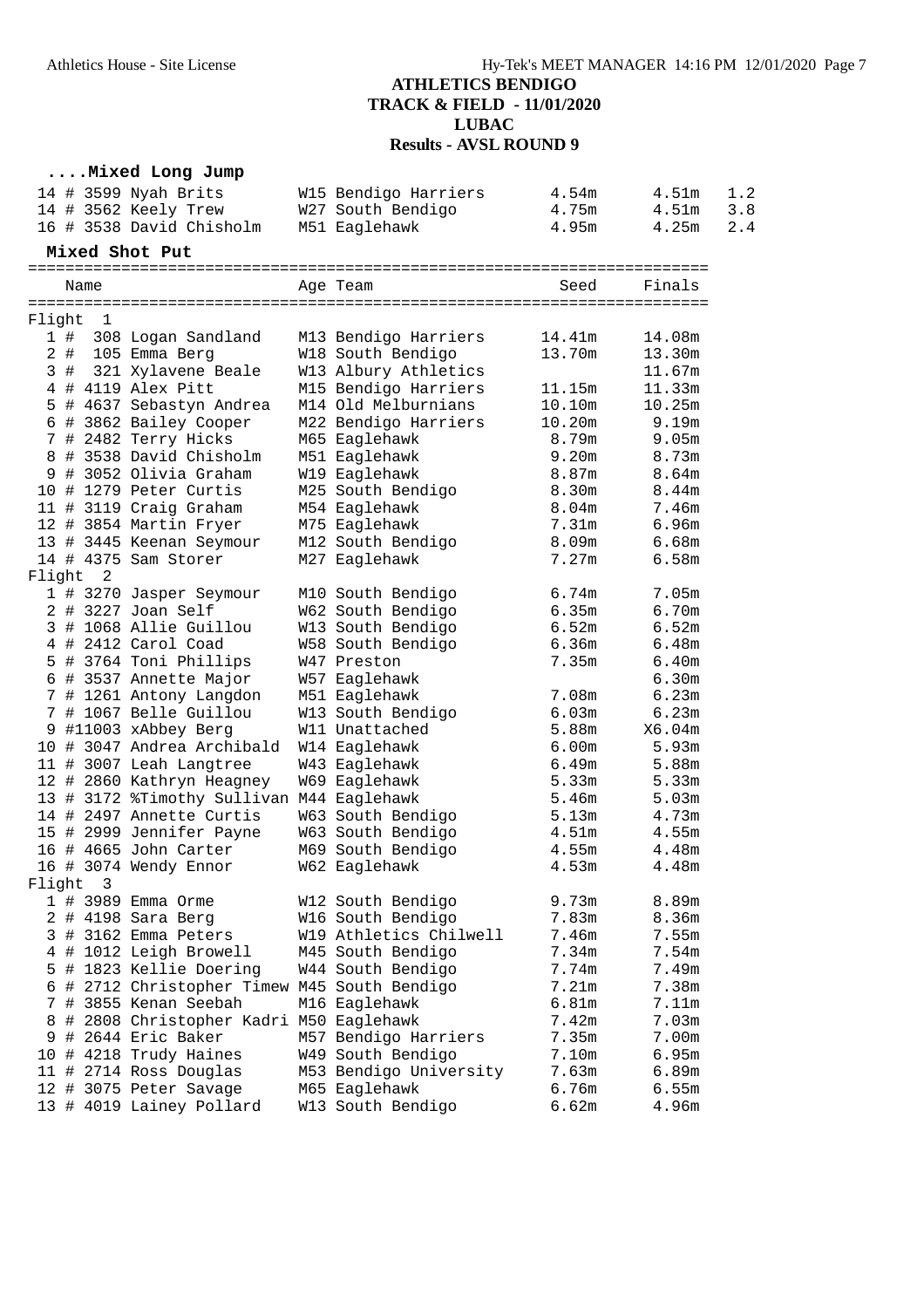# **Mixed Javelin Throw**

|          | Name |                |                                               | Age Team               | Seed   | Finals  |
|----------|------|----------------|-----------------------------------------------|------------------------|--------|---------|
|          |      |                |                                               |                        |        |         |
| Flight   |      | 1              |                                               |                        |        |         |
|          |      |                | $1$ # 2661 James Woods                        | M16 South Bendigo      | 40.57m | 48.05m  |
|          |      |                | 2 # 2809 Maya Kadri                           | W15 Eaglehawk          | 25.17m | 24.80m  |
|          |      |                | 3 # 3989 Emma Orme                            | W12 South Bendigo      | 20.65m | 22.43m  |
|          |      |                | 4 # 3162 Emma Peters                          | W19 Athletics Chilwell | 19.72m | 22.32m  |
|          |      |                | 5 # 4198 Sara Berg                            | W16 South Bendigo      | 23.69m | 21.93m  |
|          |      |                | 6 # 4078 Tiahna Robinson                      | W15 Bendigo Harriers   | 22.43m | 21.83m  |
|          |      |                | 7 # 2714 Ross Douglas                         | M53 Bendigo University | 23.48m | 21.22m  |
|          |      |                | 8 # 3075 Peter Savage                         | M65 Eaglehawk          | 19.82m | 18.70m  |
|          |      |                | 9 # 2644 Eric Baker                           | M57 Bendigo Harriers   | 18.79m | 18.07m  |
|          |      |                | 10 # 1012 Leigh Browell                       | M45 South Bendigo      | 24.80m | 17.79m  |
|          |      |                | 11 # 1823 Kellie Doering                      | W44 South Bendigo      | 19.37m | 17.47m  |
|          |      |                | 12 # 3904 Kevin Shanahan                      | M63 Eaglehawk          | 18.99m | 16.49m  |
|          |      |                | 13 # 4614 Chelsea Tofful                      | W18 Bendigo Harriers   | 18.32m | 15.67m  |
| Flight   |      | $\overline{2}$ |                                               |                        |        |         |
|          |      |                | 1 # 4119 Alex Pitt                            | M15 Bendigo Harriers   | 45.29m | 49.48m  |
|          |      |                | 2 # 2740 James Miller                         | M17 Bendigo Harriers   | 45.59m | 45.04m  |
|          |      |                | 3 # 3856 Lachlan Start                        | M19 Eaglehawk          | 46.91m | 43.91m  |
|          |      |                | 4 # 3571 Angus McKindlay                      | M16 Eaglehawk          | 37.30m | 39.13m  |
|          |      |                | 5 # 4120 Xavier Pitt                          |                        | 42.19m |         |
|          |      |                |                                               | M13 Bendigo Harriers   |        | 35.60m  |
|          |      |                | 6 # 308 Logan Sandland                        | M13 Bendigo Harriers   | 31.79m | 35.28m  |
|          |      |                | 7 # 3562 Keely Trew                           | W27 South Bendigo      | 34.37m | 33.06m  |
| 8        |      |                | # 2482 Terry Hicks                            | M65 Eaglehawk          | 32.48m | 32.87m  |
| 9        | #    |                | 105 Emma Berg                                 | W18 South Bendigo      | 38.41m | 32.46m  |
|          |      |                | 10 # 1279 Peter Curtis                        | M25 South Bendigo      | 29.92m | 32.16m  |
|          |      |                | 11 # 2712 Christopher Timew M45 South Bendigo |                        | 28.01m | 30.43m  |
|          |      |                | 12 # 3538 David Chisholm                      | M51 Eaglehawk          | 32.92m | 30.41m  |
|          |      |                | 13 # 2808 Christopher Kadri M50 Eaglehawk     |                        | 30.07m | 27.96m  |
|          |      |                | 14 # 4220 Abbey Hromenko                      | W17 South Bendigo      | 26.41m | 26.77m  |
|          |      |                | 15 # 3345 James Bentley                       | M15 Eaglehawk          | 33.97m | 23.31m  |
|          |      |                | 16 # 321 Xylavene Beale                       | W13 Albury Athletics   |        | 19.92m  |
|          |      |                | 17 # 4218 Trudy Haines                        | W49 South Bendigo      | 23.04m | 15.91m  |
|          |      |                | -- # 3862 Bailey Cooper                       | M22 Bendigo Harriers   | 40.01m | FOUL    |
|          |      |                | -- # 4637 Sebastyn Andrea                     | M14 Old Melburnians    | 27.81m | FOUL    |
| Flight 3 |      |                |                                               |                        |        |         |
|          |      |                | 1 # 2412 Carol Coad                           | W58 South Bendigo      | 18.70m | 17.78m  |
|          |      |                | 2 # 3227 Joan Self                            | W62 South Bendigo      | 19.60m | 17.54m  |
|          |      |                | 3 # 3082 Courtney Campbell W13 South Bendigo  |                        | 17.50m | 17.18m  |
|          |      |                | 4 # 3052 Olivia Graham                        | W19 Eaglehawk          | 16.62m | 17.02m  |
|          |      |                | 5 # 3270 Jasper Seymour                       | M10 South Bendigo      | 13.84m | 16.65m  |
| 6        |      |                | # 1261 Antony Langdon                         | M51 Eaglehawk          | 15.74m | 15.74m  |
|          |      |                | # 3854 Martin Fryer                           | M75 Eaglehawk          | 15.21m | 15.12m  |
| 7        |      |                |                                               |                        |        |         |
| 8        |      |                | # 2860 Kathryn Heagney                        | W69 Eaglehawk          | 12.11m | 13.94m  |
| 9        |      |                | # 3119 Craig Graham                           | M54 Eaglehawk          | 15.12m | 13.82m  |
|          |      |                | 10 # 3445 Keenan Seymour                      | M12 South Bendigo      | 13.67m | 13.33m  |
|          |      |                | 11 # 2497 Annette Curtis                      | W63 South Bendigo      | 13.86m | 12.53m  |
|          |      |                | 12 # 2807 Sandra Kadri                        | W49 Eaglehawk          | 12.71m | 12.18m  |
|          |      |                | 13 #11003 xAbbey Berg                         | W11 Unattached         | 13.74m | X10.17m |
|          |      |                | 14 # 3074 Wendy Ennor                         | W62 Eaglehawk          | 11.67m | 10.09m  |
|          |      |                | 15 # 3083 Kylie Campbell                      | W43 South Bendigo      | 9.58m  | 8.71m   |
|          |      |                | 16 # 3537 Annette Major                       | W57 Eaglehawk          |        | 8.70m   |
|          |      |                | 17 # 2999 Jennifer Payne                      | W63 South Bendigo      | 8.50m  | 8.15m   |
|          |      |                | 18 # 4665 John Carter                         | M69 South Bendigo      | 7.05m  | 6.03m   |